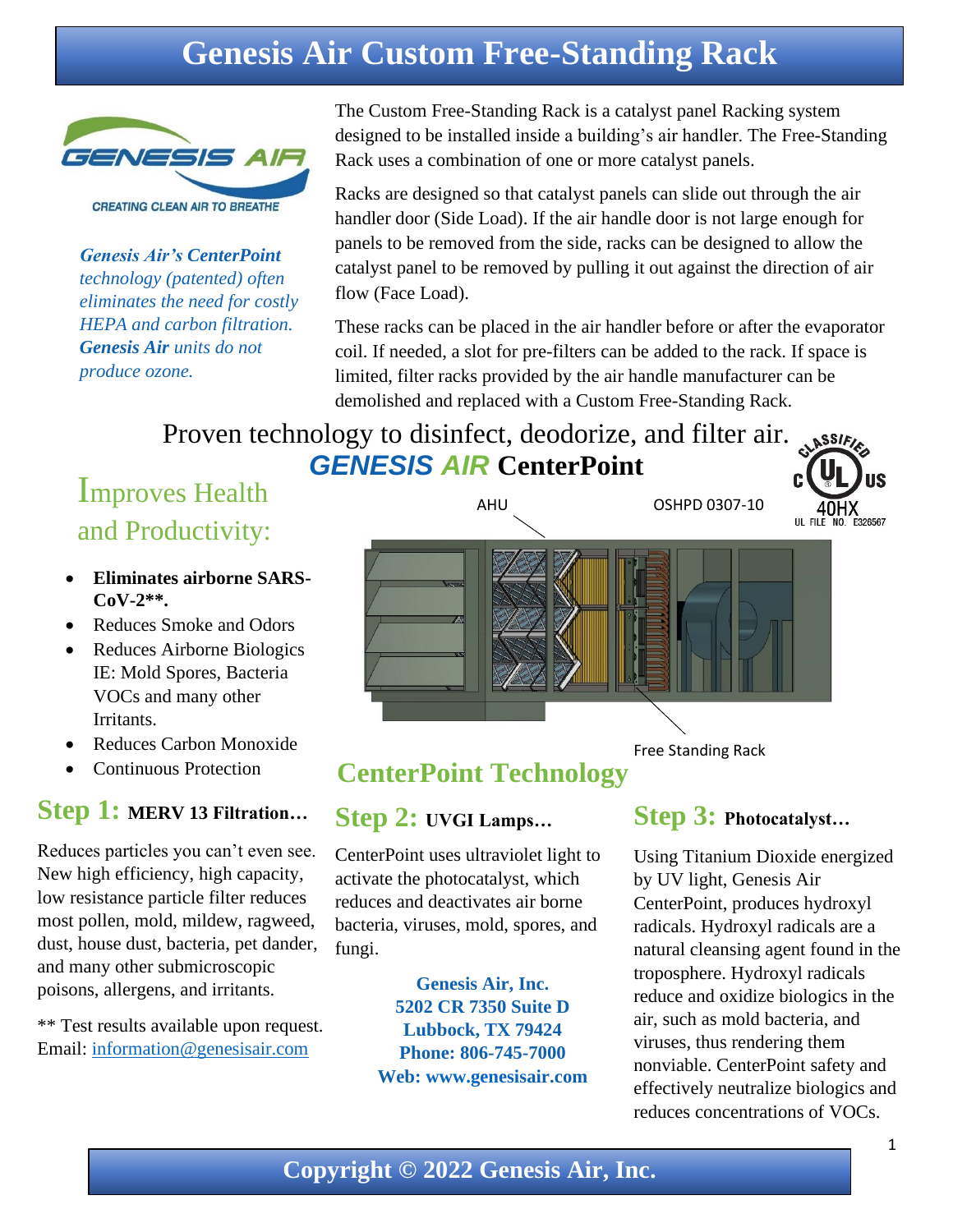

#### **PCP Size Chart**

| Model | Α        | B        | C        | Number         | Lamp   | Current |
|-------|----------|----------|----------|----------------|--------|---------|
|       | (inches) | (inches) | (inches) | of Lamps       | Length | (Amps)  |
| 1212  | 11.5     | 12       | 14.938   | $\overline{2}$ | 12"    | 0.32    |
| 1216  | 11.5     | 16       | 18.938   | $\overline{2}$ | 16"    | 0.42    |
| 1220  | 11.5     | 20       | 22.938   | $\overline{2}$ | 20"    | 0.70    |
| 1221  | 11.5     | 21       | 24.063   | $\overline{2}$ | 20"    | 0.70    |
| 1224  | 11.5     | 24       | 26.938   | $\overline{2}$ | 24"    | 0.88    |
| 1228  | 11.5     | 28       | 30.438   | $\overline{2}$ | 28"    | 0.92    |
| 1232  | 11.5     | 32       | 34.438   | $\overline{2}$ | 31"    | 1.12    |
| 1233  | 11.5     | 33       | 35.938   | $\overline{2}$ | 31"    | 1.12    |
| 1236  | 11.5     | 36       | 38.438   | $\overline{2}$ | 36"    | 1.34    |
| 1237  | 11.5     | 37       | 39.688   | $\overline{2}$ | 36"    | 1.34    |
| 1240  | 11.5     | 40       | 42.438   | $\overline{2}$ | 40"    | 1.48    |
| 1241  | 11.5     | 41       | 43.563   | $\overline{2}$ | 40"    | 1.48    |
| 1244  | 11.5     | 44       | 46.438   | $\overline{2}$ | 44"    | 1.50    |
| 1245  | 11.5     | 45       | 47.563   | $\overline{2}$ | 44"    | 1.50    |
| 1246  | 11.5     | 46       | 48.938   | $\overline{2}$ | 44"    | 1.50    |
| 1248  | 11.5     | 48       | 50.438   | $\overline{2}$ | 48"    | 1.62    |
| 1252  | 11.5     | 52       | 53.938   | $\overline{2}$ | 51.5"  | 1.82    |
| 1253  | 11.5     | 53       | 55.438   | $\overline{2}$ | 51.5"  | 1.82    |
| 1256  | 11.5     | 56       | 57.938   | $\overline{2}$ | 55"    | 2.02    |
| 1257  | 11.5     | 57       | 59.438   | $\overline{2}$ | 55"    | 2.02    |
| 1259  | 11.5     | 59       | 61.688   | $\overline{2}$ | 59"    | 2.30    |
| 1260  | 11.5     | 60       | 61.938   | $\overline{2}$ | 59"    | 2.30    |
| 1261  | 11.5     | 61       | 63.438   | $\overline{2}$ | 59"    | 2.30    |
| 1262  | 11.5     | 62       | 64.188   | $\overline{2}$ | 59"    | 2.30    |
| 1612  | 15.5     | 12       | 14.938   | 3              | 12"    | 0.48    |
| 1616  | 15.5     | 16       | 18.938   | 3              | 16"    | 0.63    |
| 1620  | 15.5     | 20       | 22.938   | 3              | 20"    | 1.05    |
| 1621  | 15.5     | 21       | 24.063   | 3              | 20"    | 1.05    |
| 1624  | 15.5     | 24       | 26.938   |                | 24"    | 1.32    |

**Copyright © 2022 Genesis Air, Inc.**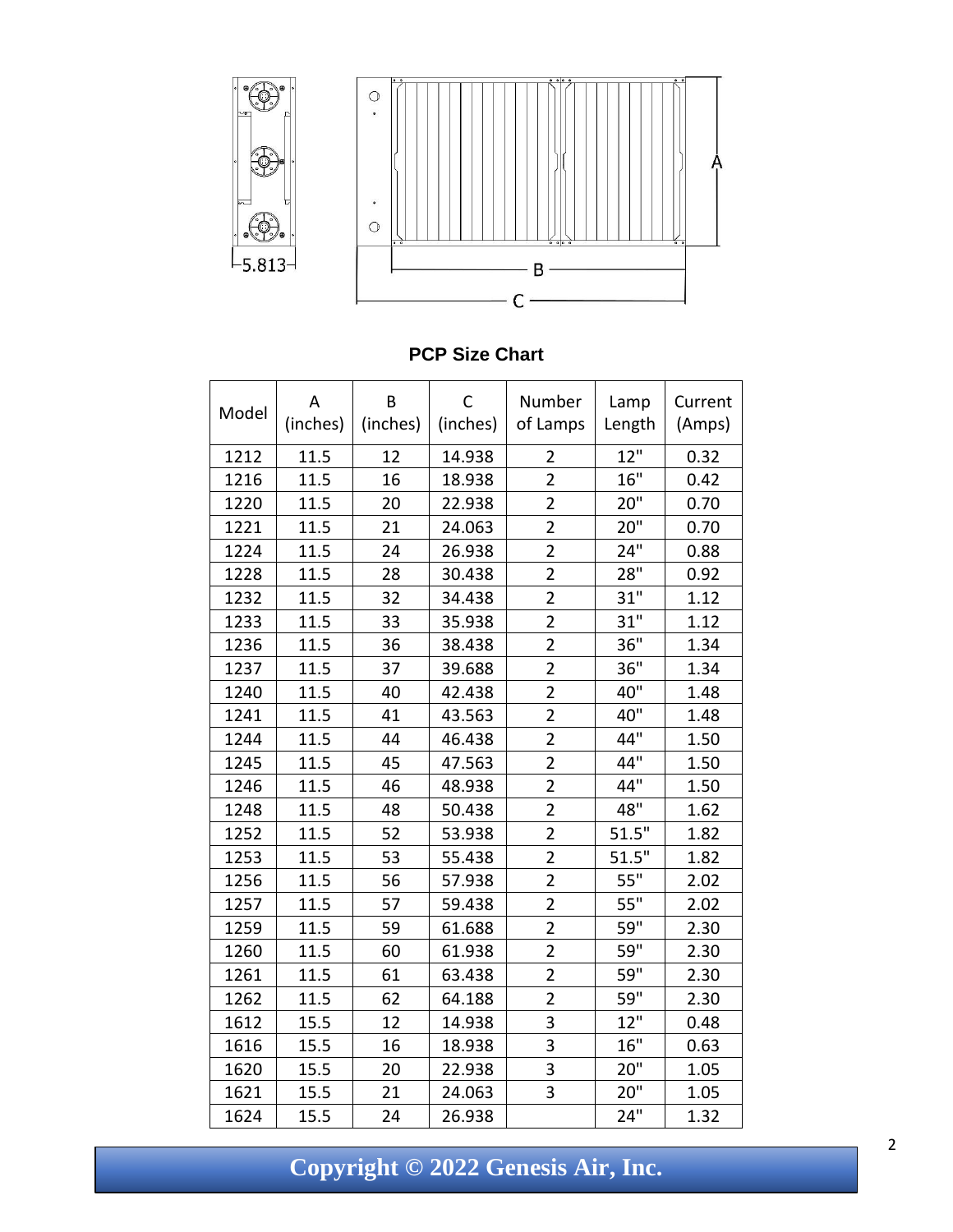|       | A        | B        | C        | Number   | Lamp   | Current |
|-------|----------|----------|----------|----------|--------|---------|
| Model | (inches) | (inches) | (inches) | of Lamps | Length | (Amps)  |
| 1628  | 15.5     | 28       | 30.438   | 3        | 28"    | 1.38    |
| 1632  | 15.5     | 32       | 34.438   | 3        | 31"    | 1.68    |
| 1633  | 15.5     | 33       | 35.938   | 3        | 31"    | 1.68    |
| 1636  | 15.5     | 36       | 38.438   | 3        | 36"    | 2.01    |
| 1637  | 15.5     | 37       | 39.688   | 3        | 36"    | 2.01    |
| 1640  | 15.5     | 40       | 42.438   | 3        | 40"    | 2.22    |
| 1641  | 15.5     | 41       | 43.563   | 3        | 40"    | 2.22    |
| 1644  | 15.5     | 44       | 46.438   | 3        | 44"    | 2.25    |
| 1645  | 15.5     | 45       | 47.563   | 3        | 44"    | 2.25    |
| 1646  | 15.5     | 46       | 48.938   | 3        | 44"    | 2.25    |
| 1648  | 15.5     | 48       | 50.438   | 3        | 48"    | 2.43    |
| 1652  | 15.5     | 52       | 53.938   | 3        | 51.5"  | 2.73    |
| 1653  | 15.5     | 53       | 55.438   | 3        | 51.5"  | 2.73    |
| 1656  | 15.5     | 56       | 57.938   | 3        | 55"    | 3.03    |
| 1657  | 15.5     | 57       | 59.438   | 3        | 55"    | 3.03    |
| 1659  | 15.5     | 59       | 61.688   | 3        | 59"    | 3.45    |
| 1660  | 15.5     | 60       | 61.938   | 3        | 59"    | 3.45    |
| 1661  | 15.5     | 61       | 63.438   | 3        | 59"    | 3.45    |
| 1662  | 15.5     | 62       | 64.188   | 3        | 59"    | 3.45    |
| 2012  | 19.5     | 12       | 14.938   | 3        | 12"    | 0.48    |
| 2016  | 19.5     | 16       | 18.938   | 3        | 16"    | 0.63    |
| 2020  | 19.5     | 20       | 22.938   | 3        | 20"    | 1.05    |
| 2021  | 19.5     | 21       | 24.063   | 3        | 20"    | 1.05    |
| 2024  | 19.5     | 24       | 26.938   | 3        | 24"    | 1.32    |
| 2028  | 19.5     | 28       | 30.438   | 3        | 28"    | 1.38    |
| 2032  | 19.5     | 32       | 34.438   | 3        | 31"    | 1.68    |
| 2033  | 19.5     | 33       | 35.938   | 3        | 31"    | 1.68    |
| 2036  | 19.5     | 36       | 38.438   | 3        | 36"    | 2.01    |
| 2037  | 19.5     | 37       | 39.688   | 3        | 36"    | 2.01    |
| 2040  | 19.5     | 40       | 42.438   | 3        | 40"    | 2.22    |
| 2041  | 19.5     | 41       | 43.563   | 3        | 40"    | 2.22    |
| 2044  | 19.5     | 44       | 46.438   | 3        | 44"    | 2.25    |
| 2045  | 19.5     | 45       | 47.563   | 3        | 44"    | 2.25    |
| 2046  | 19.5     | 46       | 48.938   | 3        | 44"    | 2.25    |
| 2048  | 19.5     | 48       | 50.438   | 3        | 48"    | 2.43    |
| 2052  | 19.5     | 52       | 53.938   | 3        | 51.5"  | 2.73    |
| 2053  | 19.5     | 53       | 55.438   | 3        | 51.5"  | 2.73    |
| 2056  | 19.5     | 56       | 57.438   | 3        | 55"    | 3.03    |
| 2057  | 19.5     | 57       | 59.438   | 3        | 55"    | 3.03    |
| 2059  | 19.5     | 59       | 61.688   | 3        | 59"    | 3.45    |
| 2060  | 19.5     | 60       | 61.938   | 3        | 59"    | 3.45    |
| 2061  | 19.5     | 61       | 63.438   | 3        | 59"    | 3.45    |
| 2062  | 19.5     | 62       | 64.188   | 3        | 59"    | 3.45    |

**Copyright © 2022 Genesis Air, Inc.**